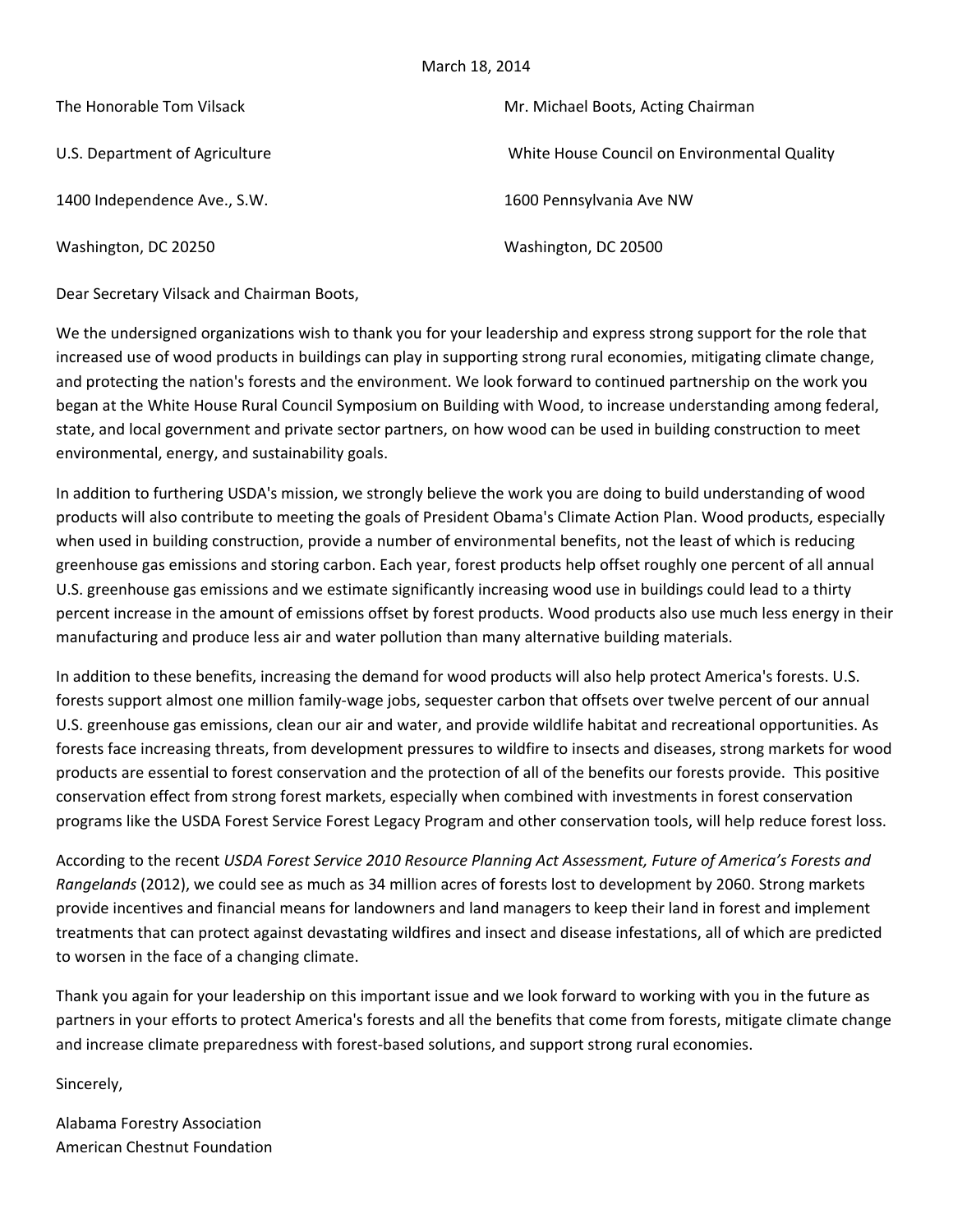American Forest Foundation American Forests American Wood Council APA‐The Engineered Wood Association Binational Softwood Lumber Council California Forestry Association CarbonVerde, LLC Composite Panel Association Connecticut Forest & Park Association Conservation Forestry, LLC Dovetail Partners, Inc.'s Empire State Forest Products Association Federal Forest Resource Coalition Georgia Forestry Association Green Diamond Resource Company Hardwood Federation Hawaii Forest Industry Association Indiana Forestry & Woodland Owners Association Kentucky Forest Industries Association L&C Carbon LLC Louisiana Forestry Association LP Building Products Lyme Timber Company Maine Quality Homes, LLC McShan Lumber Company Mississippi Forestry Association Montana Forest Owners Association National Alliance of Forest Owners National Association of Forest Service Retirees National Association of State Foresters National Association of University Forest Resource Programs National Lumber & Building Material Dealers Association National Network of Forest Practitioners National Wild Turkey Federation National Woodland Owners Association North Carolina Association of Professional Loggers, Inc. Oregon Women In Timber Plum Creek Potlatch Corporation Ruffed Grouse Society Sierra Pacific Industries Society of American Foresters Southeastern Lumber Manufacturers Association Sustainable Forestry Initiative Tennessee Forestry Association Treated Wood Council